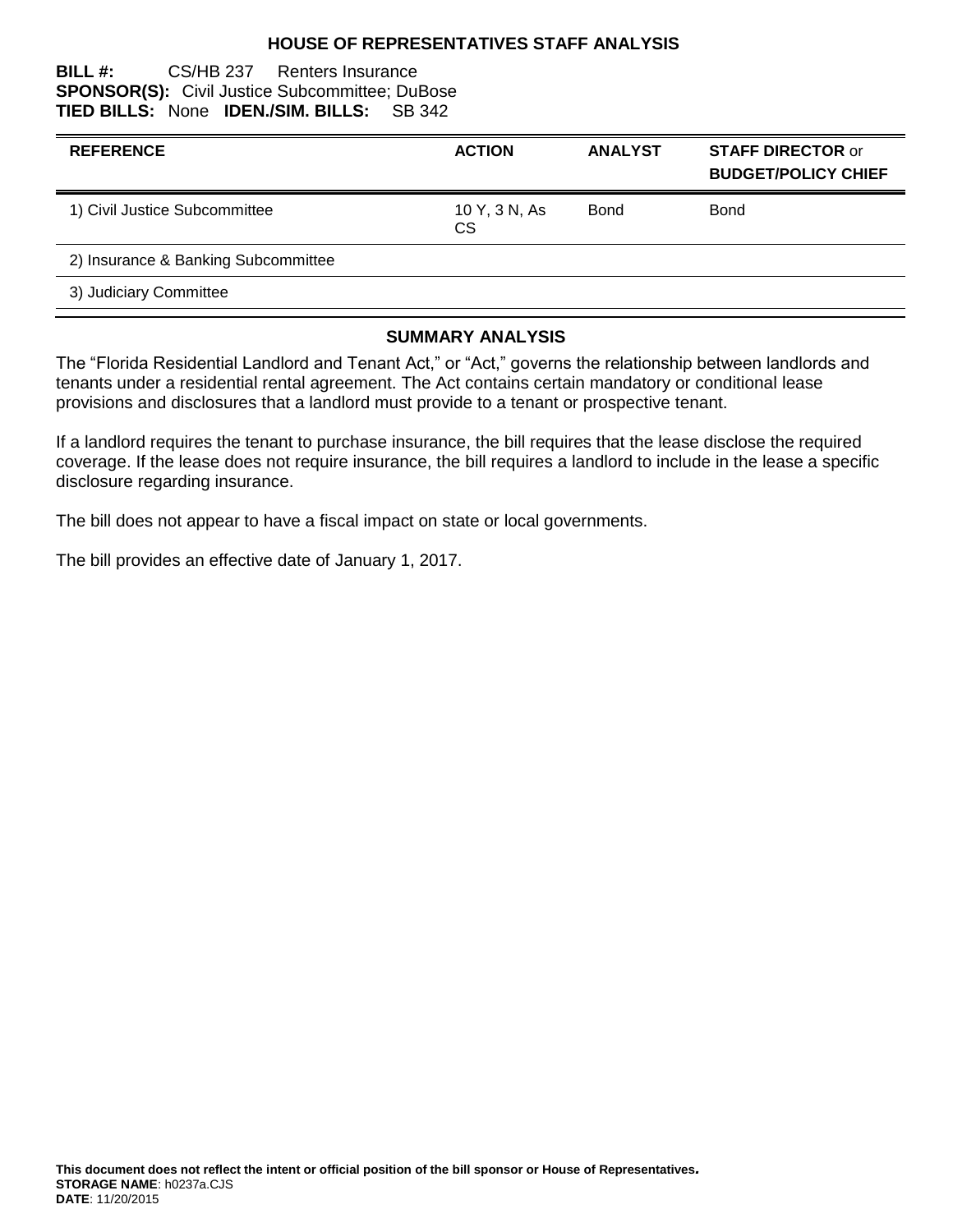## **FULL ANALYSIS**

# **I. SUBSTANTIVE ANALYSIS**

## A. EFFECT OF PROPOSED CHANGES:

## **Background**

Part II of ch. 83, F.S., entitled the "Florida Residential Landlord and Tenant Act," or "Act," governs the relationship between landlords and tenants under a residential rental agreement. The Act contains certain mandatory or conditional provisions and disclosures that a landlord must provide to a tenant or prospective tenant. For example:

- If the landlord requires a security deposit, the Act requires a disclosure regarding the tenant's rights and responsibilities with respect to the security deposit.<sup>1</sup>
- The landlord must disclose his or her address. $2^2$
- If there is a liquidated damages provision in the lease, the Act provides language that must be included in the lease.<sup>3</sup>
- If the rental agreement indemnifies the landlord for storage or disposition of personal property of the tenant after the tenant surrenders the dwelling, the Act requires language within the lease to notify the tenant to that effect.<sup>4</sup>

The common term "renter insurance" refers to an insurance product that is also sometimes referred to as a "contents policy." Such insurance indemnifies a tenant for loss or damage to the tenant's personal property within the rental unit, and is generally packaged with liability coverage. In essence, it is a homeowner's policy without coverage for the structure. While nearly all homeowners carry homeowners insurance, a 2014 study showed that only 37 percent of tenants buy a renters insurance policy.<sup>5</sup>

### **Effect of the Bill**

The bill creates s. 83.491, F.S., to require that a landlord make one of two notices regarding renter insurance.

If renter insurance is required, the rental agreement must specify the coverage.

If the rental agreement does not require the purchase of a tenant's policy of insurance, the rental agreement must include a statement providing substantially the following language:

"Your landlord's insurance policy does not cover loss or damage to your personal property and does not cover your personal liability. To cover potential loss or damage to your personal property and your liability, you are advised to contact a licensed insurance agent or company about purchasing a renters insurance policy."

The bill has an effective date of January 1, 2017, and applies to any residential lease entered into on or after that date.

 $\overline{a}$ 

**DATE**: 11/20/2015

<sup>1</sup> Section 83.49(2)(d), F.S.

 $2$  Section 83.50, F.S. 3

Section 83.595(4), F.S.

 $4$  Section 83.67(5), F.S.

**STORAGE NAME**: h0237a.CJS **PAGE: 2** <sup>5</sup> [http://www.iii.org/fact-statistic/renters-insurance,](http://www.iii.org/fact-statistic/renters-insurance) last accessed on November 6, 2015.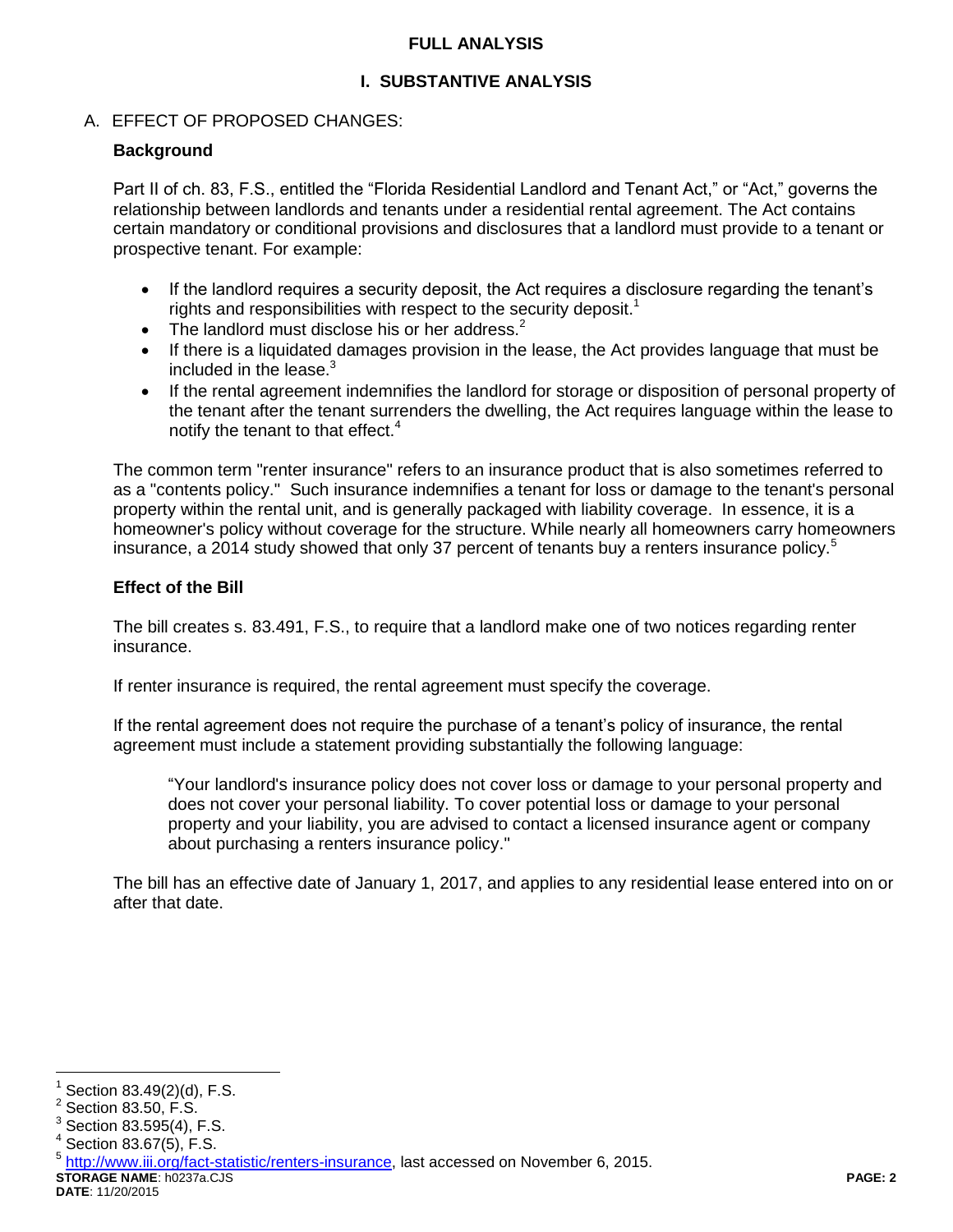## B. SECTION DIRECTORY:

Section 1 creates s. 83.491, F.S., relating to an insurance requirement.

Section 2 provides an effective date of January 1, 2017.

## **II. FISCAL ANALYSIS & ECONOMIC IMPACT STATEMENT**

- A. FISCAL IMPACT ON STATE GOVERNMENT:
	- 1. Revenues:

The bill does not appear to have any impact on state revenues.

2. Expenditures:

The bill does not appear to have any impact on state expenditures.

- B. FISCAL IMPACT ON LOCAL GOVERNMENTS:
	- 1. Revenues:

The bill does not appear to have any impact on local government revenues.

2. Expenditures:

The bill does not appear to have any impact on local government expenditures.

### C. DIRECT ECONOMIC IMPACT ON PRIVATE SECTOR:

The bill requires landlords to update their lease forms, for which they may incur a small expense.

D. FISCAL COMMENTS:

None.

## **III. COMMENTS**

- A. CONSTITUTIONAL ISSUES:
	- 1. Applicability of Municipality/County Mandates Provision:

The bill does not appear to require counties or municipalities to take an action requiring the expenditure of funds, reduce the authority that counties or municipalities have to raise revenue in the aggregate, nor reduce the percentage of state tax shared with counties or municipalities.

2. Other:

None.

B. RULE-MAKING AUTHORITY:

The bill does not appear to create a need for rulemaking or rulemaking authority.

C. DRAFTING ISSUES OR OTHER COMMENTS:

None.